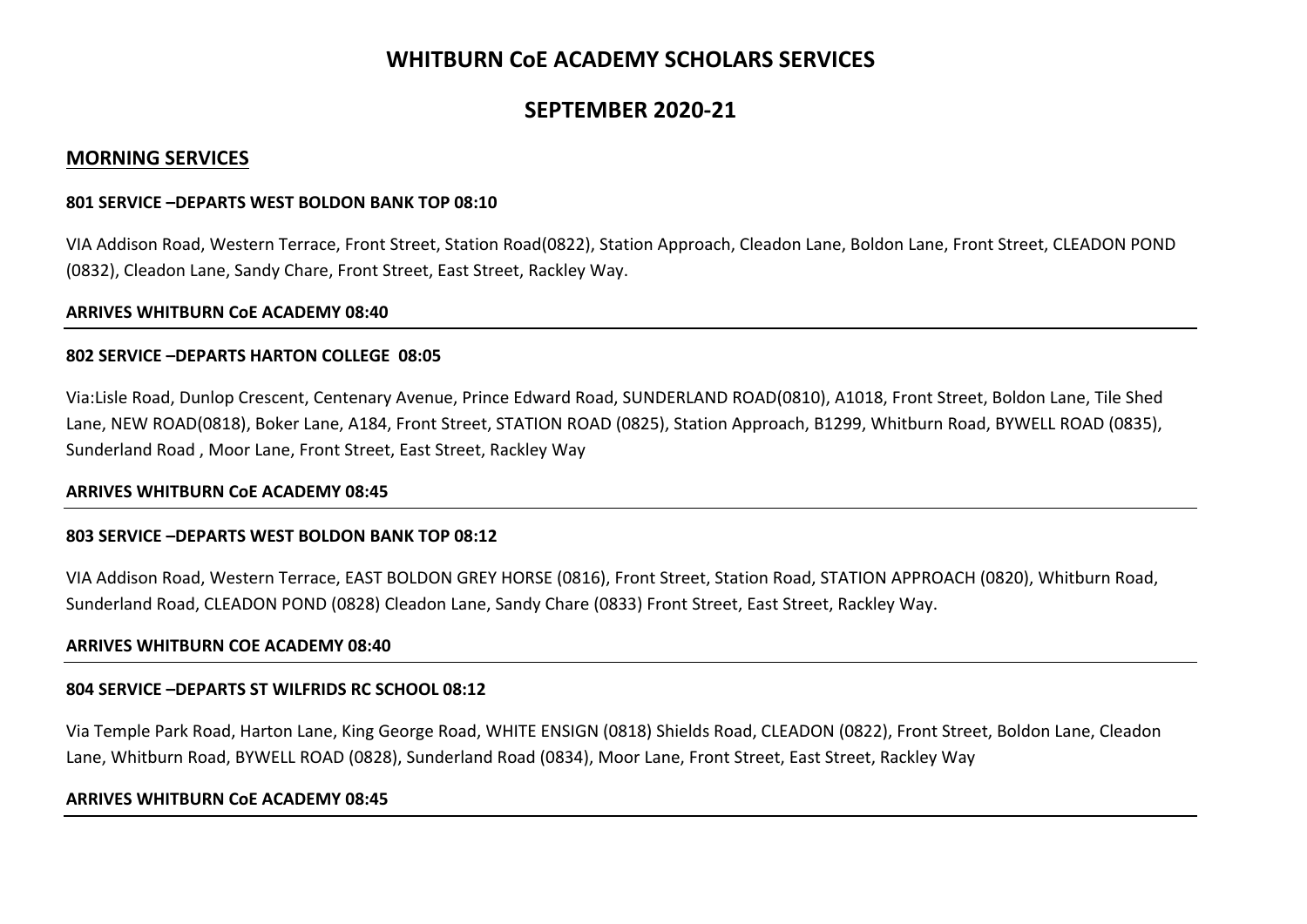## **812 SERVICE – DEPARTS HEDWORTH LANE (Aged Miners Homes) 07:45**

Hedworth Lane, Abingdon Way, Hedworth Lane, North Road, BOLDON ASDA (0754), Hubert Street, New Road, BOLDON COMP (0758), Boldon Lane, Benton Lane, Galsworthy Road, WHITELEAS WAY TURNING CIRCLE (0812), Nevinson Avenue, King George Road, Temple Park Road Turning Circle, ST WILFRIDS (0825) Temple Park Road, Prince Edward Road, HARTON NOOK (0830), Sunderland Road, Shields Road, Sunderland Road, CLEADON POND (0837),Sunderland Road, Moor Lane, Front Street, East Street, Rackley Way.

### **ARRIVES WHITBURN COE ACADEMY 08:45**

**‐‐‐‐‐‐‐‐‐‐‐‐‐‐‐‐‐‐‐‐‐‐‐‐‐‐‐‐‐‐‐‐‐‐‐‐‐‐‐‐‐‐‐‐‐‐‐‐‐‐‐‐‐‐‐‐‐‐‐‐‐‐‐‐‐‐‐‐‐‐‐‐‐‐‐‐‐‐‐‐‐‐‐‐‐‐‐‐‐‐‐‐‐‐‐‐‐‐‐‐‐‐**

### **525 SERVICE –DEPARTS JARROW BUS STATION STAND C 07:40**

VIA Monkton Terrace, Springwell Road, Primrose Terrace, PRIMROSE (0749), Roman Road, Leam Lane, Auckland Terrace, Lynton Avenue, Taunton Avenue, FALMOUTH DRIVE (0754), Taunton Avenue, Lynton Avenue, Auckland Terrace, Leam Lane, Edinburgh Road, PERTH AVENUE (0802), Bus Gate, Dame Flora Robson Avenue, Wenlock Road, SIMONSIDE (0808), Green Lane, Boldon Lane , Harton Lane, DISTRICT HOSPITAL HARTON (0816) Temple Park Road, : **SET DOWN ST WILFRIDS TURNING CIRLE 08:20** 

### **NOTE: STUDENTS FOR WHITBURN REMAIN ON BOARD BUS CHANGES NUMBER TO 804**

### **558 SERVICE – DEPARTS DURHAM DRIVE ROUNDABOUT 08:00**

VIA: Durham Drive (anticlockwise), DURHAM DRIVE ROUNDABOUT (0808), Fellgate Avenue, DURHAM LAD, Hedworth Lane, North Road, BOLDON COLLIERY ASDA (0815), Hubert Street, New Road, BOLDON COMP (0817), Boker Lane, EAST BOLDON BLACK BULL (0820), Front Street, Station Road, Whitburn Road, BYWELL ROAD (0826), Sunderland Road, CLEADON (0832), Moor Lane, SEA VIEW PARK (0834), Front Street, East Street, Rackley Way.

OPERATE HAIL & RIDE ON MOOR LANE

### **ARRIVES WHITBURN CoE ACADEMY 08:40**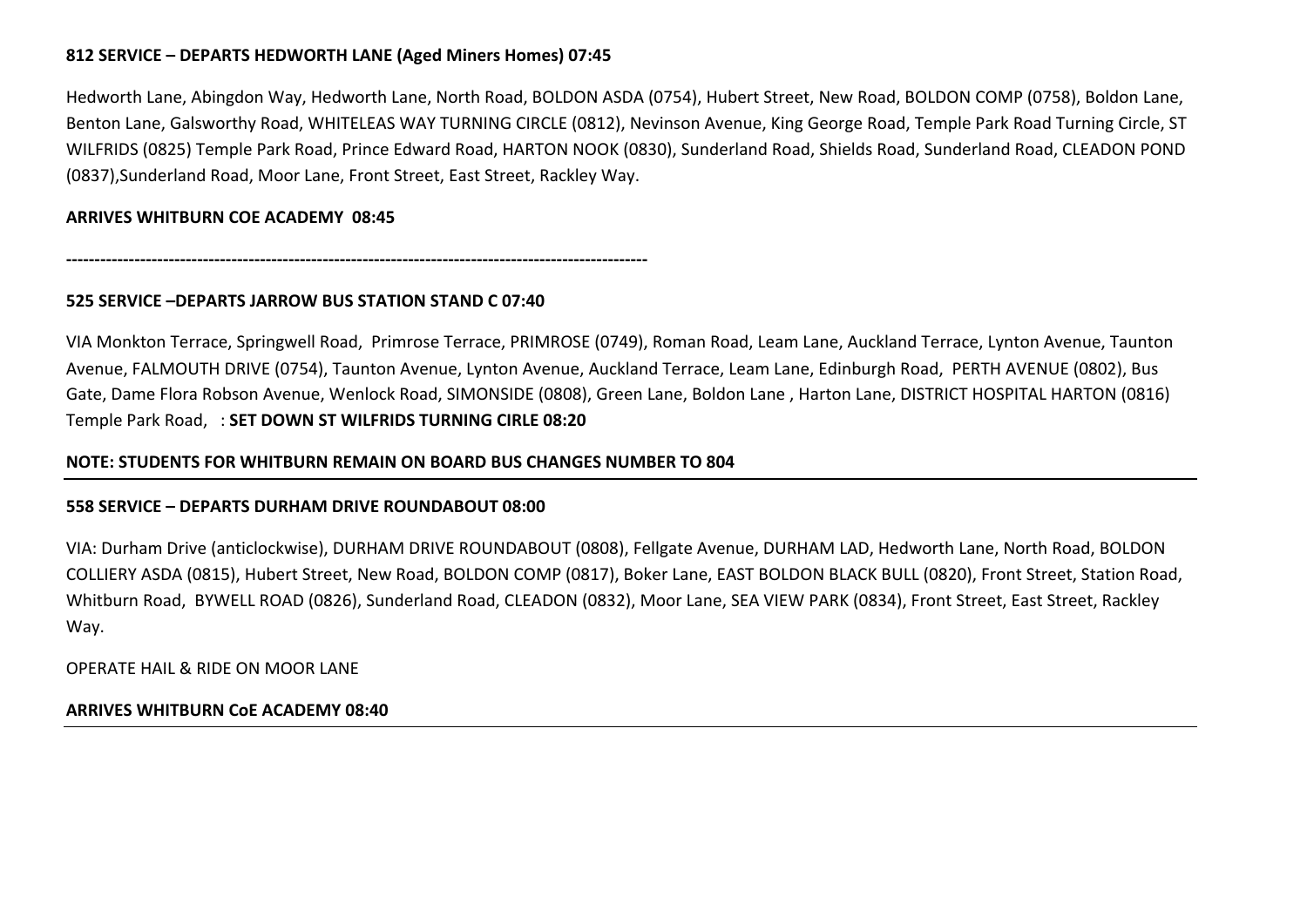# **AFTERNOON SERVICES**

### **801 SERVICE – DEPARTS WHITBURN CoE ACADEMY 15:40**

VIA: Rackley Way, East Street, Front Street, Moor Lane, Sunderland Road, CLEADON POND (1547), Front Street, Boldon Lane, Cleadon Lane, Station Approach, STATION ROAD 1555, Front Street, Boker Lane, New Road, Boldon Colliery Asda

### **ARRIVES BOLDON COLLIERY ASDA SCH 16:05**

### **803 SERVICE – DEPARTS WHITBURN CoE ACADEMY 15:48**

VIA: Rackley Way, East Street,Front Street, Moor Lane, SEA VIEW PARK (1552), Sunderland Road, CLEADON (1555), Whitburn Road, Station Approach, Station Road, Front Street, EAST BOLDON BLACK BULL (1604), Western Terrace, Addison Road.

### **NOTE: OPERATE HAIL & RIDE ON MOOR LANE.**

### **ARRIVES WEST BOLDON BANK TOP 16:07**

### **804 SERVICE – DEPARTS WHITBURN CoE ACADEMY 15:40**

VIA: Rackley Way, East Street, Front Street, Moor Lane, Sunderland Road (1547), Whitburn Road, Station Approach, Station Road, Front Street. EAST BOLDON BLACK BULL (1557), BOLDON Western Terrace, Addison Road, WEST BOLDON BANK TOP (1602), Rectory Bank, North Road, Hubert Street, BOLDON COLLIERY ASDA (1604), Cotswolds Lane., Terminate at last stop.

### **ARRIVES COTSWOLDS ESTATE 16:07**

### **558 SERVICE – DEPARTS WHITBURN CoE ACADEMY 15:40**

VIA: Rackley Way, East Street, Front Street, Moor Lane, SEA VIEW PARK (1543), Sunderland Road, CLEADON (1545), Whitburn Road, Station Approach, Station Road, Front Street, EAST BOLDON BLACK BULL (1555), Boker Lane, New Road, BOLDON COMP SCH (1558), BOLDON COLLIERY ASDA(1600), Cotswolds Lane, COTSWOLDS ESTATE (1605), Hedworth Lane, Fellgate Avenue, Durham Drive (full length anticlockwise) FELLGATE ESTATE LANCASTER WAY (1612) TERMINATE AT DURHAM DRIVE ROUNDABOUT AFTER CIRCLING THE ESTATE

### **ARRIVES DURHAM DRIVE ROUNDABOUT 16:15**